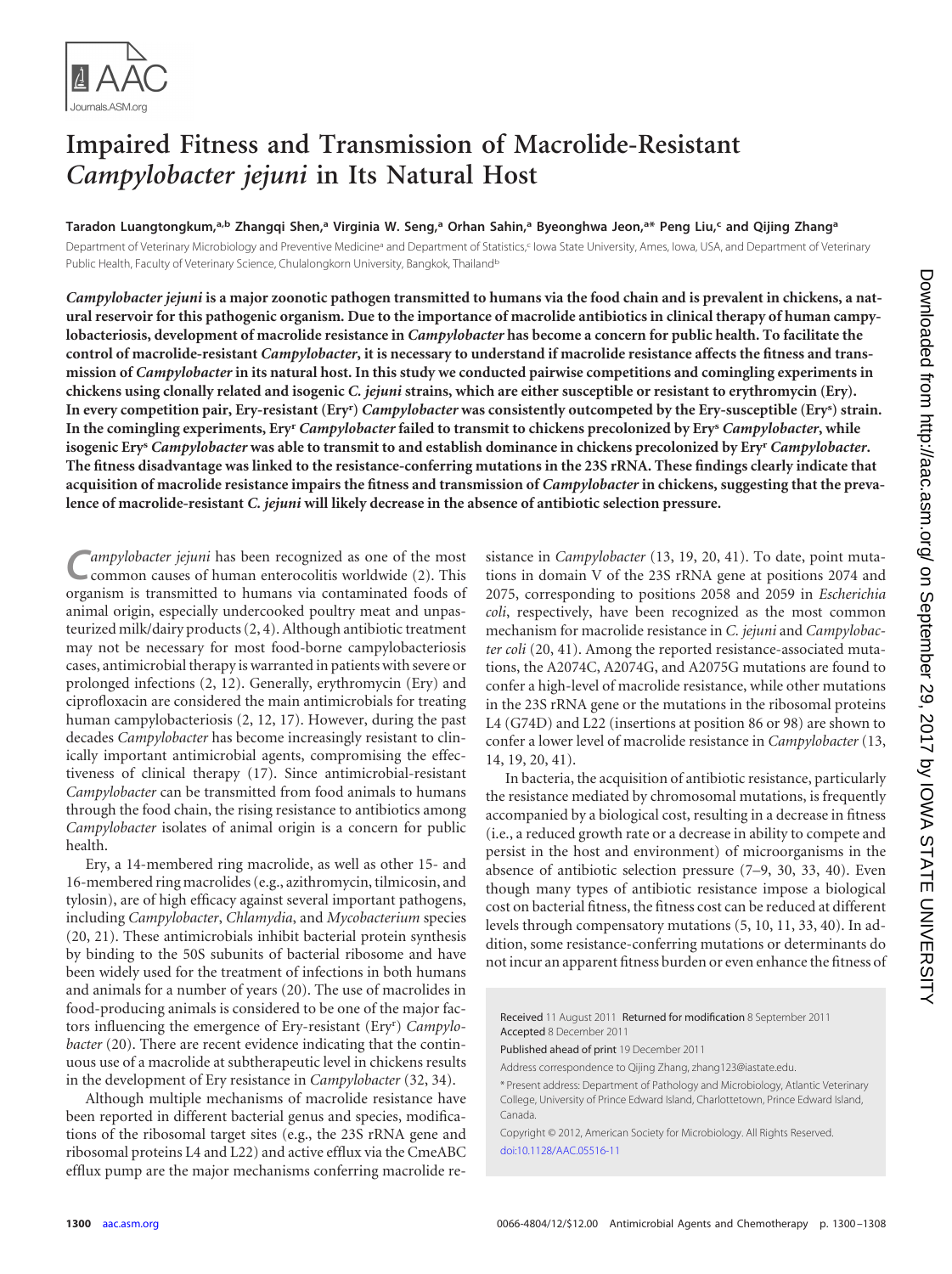<span id="page-1-0"></span>**TABLE 1** Characteristics of *Campylobacter* strains used in this study

|                                           |                                                                                                            | Ery MIC              | Mutation in  |  |
|-------------------------------------------|------------------------------------------------------------------------------------------------------------|----------------------|--------------|--|
| Strain <sup>a</sup>                       | Description                                                                                                | $(\mu\text{g/ml})^b$ | 23S rRNA $c$ |  |
| Ery <sup>s</sup> strains                  |                                                                                                            |                      |              |  |
| ATCC 700819                               | Highly motile variant of C. jejuni NCTC 11168                                                              | 2                    | None         |  |
| $Bd34-2*$                                 | Ery <sup>s</sup> isolate from a chicken inoculated with 700819 and treated<br>with tylosin-containing feed | $\overline{2}$       | None         |  |
| $Bd41-3*$                                 | Ery <sup>s</sup> isolate from a chicken inoculated with 700819 and treated<br>with tylosin-containing feed | $\overline{2}$       | None         |  |
| Clonally related Ery <sup>r</sup> strains |                                                                                                            |                      |              |  |
| $J.L.270*$                                | Ery <sup>r</sup> isolate from a chicken inoculated with 700819 and treated<br>with tylosin-containing feed | 32                   | None         |  |
| $L.272*$                                  | Ery <sup>r</sup> isolate from a chicken inoculated with 700819 and treated<br>with tylosin-containing feed | >512                 | A2074G       |  |
| $L.273*$                                  | Ery <sup>r</sup> isolate from a chicken inoculated with 700819 and treated<br>with tylosin-containing feed | > 512                | A2074G       |  |
| Isogenic Ery <sup>r</sup> strains         |                                                                                                            |                      |              |  |
| $T.L.101\dagger$                          | Laboratory-constructed Ery <sup>r</sup> transformant from 700819                                           | >512                 | A2074G       |  |
| T.L.102 <sup>+</sup>                      | Laboratory-constructed Ery <sup>r</sup> transformant from 700819                                           | >512                 | A2075G       |  |
| T.L.103 <sup>+</sup>                      | Laboratory-constructed Ery <sup>r</sup> transformant from 700819                                           | >512                 | A2075G       |  |

*a* \*, Clonally related to 700819 and the dose of tylosin in the feed was 50 mg/kg of feed [\(34\)](#page-8-5); †, transformants were from three independent transformation experiments.

*b* Determined by the agar dilution method.

*c* Corresponding to the nucleotide positions in the 23S rRNA gene of *C. jejuni* NCTC 11168.

the antibiotic resistant strains [\(10,](#page-8-13) [26,](#page-8-15) [31,](#page-8-16) [37,](#page-8-17) [38,](#page-8-18) [44\)](#page-8-19). For example, a modeling study on antibiotic resistance revealed that some resistant bacteria, such as penicillin-resistant strains, did not show a decreased fitness in the host; instead, these resistant strains possessed an increased ability to transmit between hosts compared to the susceptible strains [\(6\)](#page-7-5). In *C. jejuni*, it has been found that fluoroquinolone (FQ)-resistant strains, carrying the C257T mutation in the *gyrA* gene, do not show a fitness cost in its natural host (chicken). Instead, the FQ-resistant mutants possess an enhanced fitness in the absence of antibiotic selection pressure [\(26\)](#page-8-15).

Although macrolide resistance mechanisms were well defined in *Campylobacter*, the impact of the resistance-associated mutations on *Campylobacter* fitness has not been well defined. Recently, it was shown that acquisition of Ery resistance imposes a fitness burden in *C. jejuni* in culture medium as Ery<sup>r</sup> *Campylobacter* showed a competitive disadvantage compared to erythromycin-susceptible (Ery<sup>s</sup> ) *Campylobacter* in mixed cultures [\(25,](#page-8-20) [27\)](#page-8-21). However, the fitness changes observed in laboratory media may not necessarily reflect the fitness alteration *in vivo* since the environments in animals are much more complex than in culture media [\(6,](#page-7-5) [11\)](#page-8-14). More importantly, to facilitate the control of macrolide resistance in *Campylobacter*, it is essential to assess whether the resistance impacts *Campylobacter* fitness and transmissibility in its natural hosts. Toward this end, we used clonally related and isogenic mutants of Ery<sup>r</sup> *Campylobacter* to evaluate their fitness and transmissibility in chickens, the major animal reservoir for *C. jejuni*.

## **MATERIALS AND METHODS**

**Bacterial strains.** *C. jejuni* strains used in the present study are listed in [Table 1.](#page-1-0) *C. jejuni* ATCC 700819 (NCTC 11168), Bd34-2, and Bd41-3 are susceptible to Ery, whereas the other strains (J.L.270, J.L.272, J.L.273, T.L.101, T.L.102, or T.L.103) exhibit low or high resistance to Ery [\(Table](#page-1-0) [1\)](#page-1-0). The isolates Bd34-2, Bd41-3, J.L.270, J.L.272, and J.L.273 are clonally related to ATCC 700819 and were isolated from chickens that were originally challenged with the parent strain ATCC 700819 and treated with tylosin-containing feed as described in a previous study [\(34\)](#page-8-5). Briefly, the chickens were inoculated in laboratory with *C. jejuni* ATCC 700819 at 3 days of age and provided with the medicated feed (tylosin; 50 mg/kg of feed) for the entire 41 days of the experiment. C. jejuni was reisolated from the inoculated chickens from cloacal swabs at different days after the inoculation. Detailed information on the experiment is described in the previous publication [\(34\)](#page-8-5). The isogenic Eryr transformants T.L.101, T.L.102, and T.L.103 were constructed from the parent strain ATCC 700819 using natural transformation (see below). These transformants have either A2074G or A2075G mutation in the 23S rRNA gene and are highly resistant to Ery [\(Table 1\)](#page-1-0).

**Construction of the Eryr transformants.** To construct the isogenic Eryr transformants, *C. jejuni* strains with the A2074G mutation (J.L.273) or A2075G mutation (C.T.2–2) were used to prepare donor genomic DNA for natural transformation. These Eryr *Campylobacter* strains were originally isolated from chickens and turkeys [\(34,](#page-8-5) [36\)](#page-8-22). Genomic DNA from the Eryr strains was extracted using the Wizard Genomic DNA Purification Kit (Promega Corp., Madison, WI) according to the manufacturer's protocol and then digested with the restriction enzyme EcoRV prior to the natural transformation experiment. This digestion was done to release the 23S rRNA gene from its flanking sequences in the donor DNA, allowing the selection of transformants that only contain mutations in the 23S rRNA gene and minimizing the cotransfer of unrelated mutations from the donor DNA to the transformants. Natural transformation was performed with a biphasic method as described by Wang and Taylor [\(45\)](#page-8-23) using the parent strain ATCC 700819 as the recipient. Transformants were selected on Mueller-Hinton (MH) agar containing 8  $\mu$ g of Ery/ml, and the A2074G or A2075G mutation in the 23S rRNA gene of the isogenic Eryr transformants was confirmed by sequence analysis. 23S rRNA gene-specific primers (5'-GTAAACGGCGGCCGTAACTA-3' and 5'-GA CCGAACTGTCTCACGACG-3') were used to amplify an internal part of the domain V of the 23S rRNA gene [\(29\)](#page-8-24). PCR amplification was performed with an initial denaturation step at 94°C for 5 min, followed by 35 cycles of 94°C for 30 s, 52°C for 30 s, and 72°C for 40 s, and a final extension step at 72°C for 10 min. The amplified PCR products (714 bp) were purified with the QIAquick PCR purification kit (Qiagen, Valencia,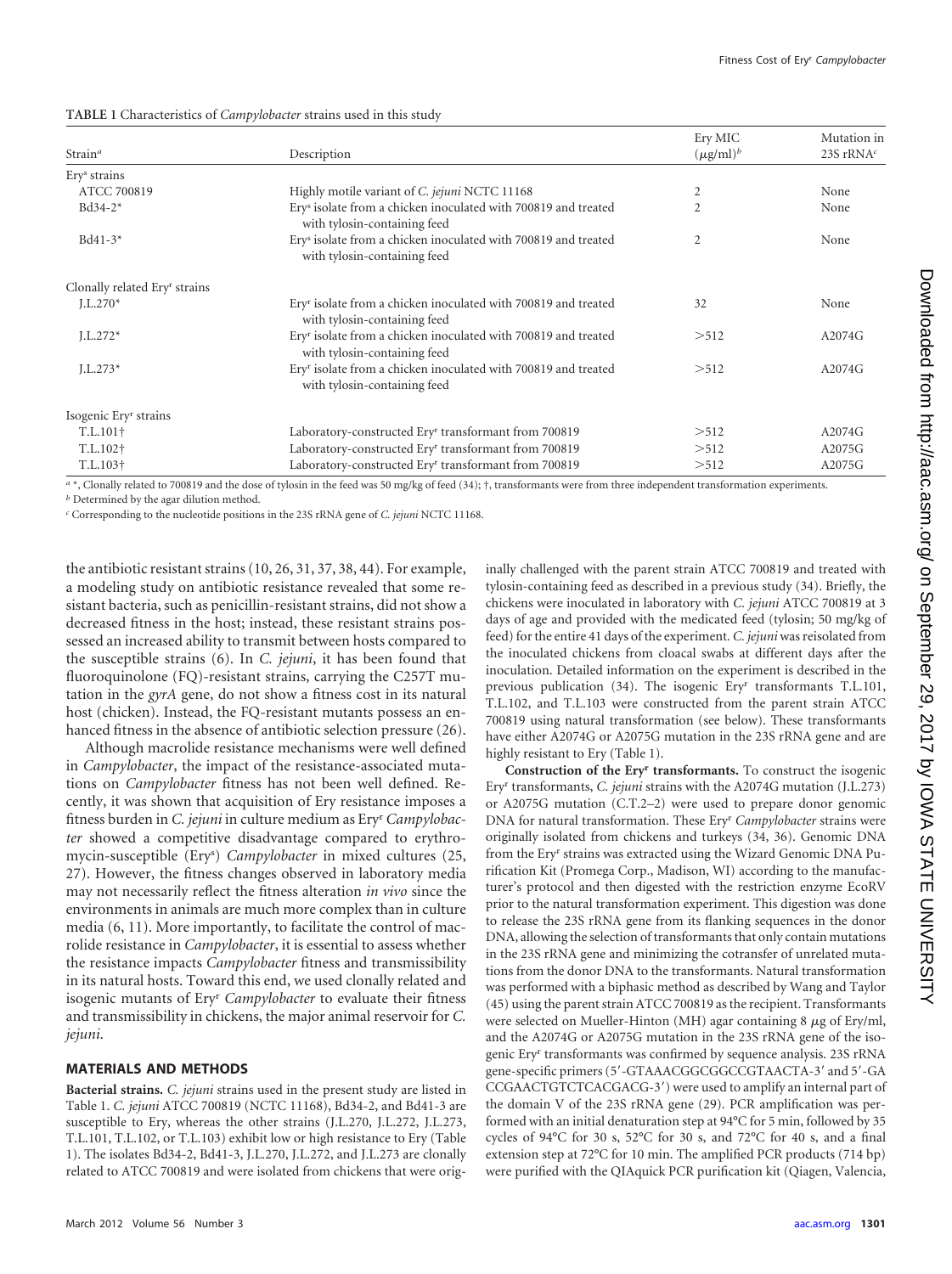CA) prior to sequencing. DNA sequencing was conducted at the DNA facility of Iowa State University. Three transformants (T.L.101, T.L.102, and T.L.103) derived from three independent transformation experiments were used in the present study [\(Table 1\)](#page-1-0).

**Motility assay.** Erys and Eryr *Campylobacter* strains were tested for their motility prior to inoculation into chickens. Briefly, Erys and Eryr *Campylobacter* strains grown overnight were resuspended in MH broth and adjusted to an optical density at 600 nm of 0.3. Each *Campylobacter* strain was inoculated to the center of semisolid MH motility media (0.4% MH agar) using a sterile needle. After incubation at 42°C for 48 h under microaerobic conditions, the diameter of swarming from the inoculation spot was measured in millimeters and recorded.

*In vitro* **growth determination.** To determine the *in vitro* growth of the parent strain ATCC 700819, clonally related Eryr strains, and isogenic Eryr transformants, a fresh culture of each *Campylobacter* strain was inoculated into MH broth and adjusted to an initial cell density of 105 CFU/ml. The cultures were incubated at 42°C with shaking (160 rpm) for 30 h under microaerobic conditions. The growth kinetics was determined by measuring the numbers of *Campylobacter* colonies (log<sub>10</sub> CFU/ml) at 0, 3, 6, 9, 12, 15, 18, 24, and 30 h postinoculation.

**Pairwise competition experiments.** Newly hatched broiler chickens from a commercial hatchery were used to determine the *in vivo* competition between Eryr and Erys *Campylobacter* in the absence of antibiotic selection pressure. The chickens used in the present study were tested negative for *Campylobacter* by culturing cloacal swabs before use. These birds were randomly assigned to groups with 10 to 15 birds per group. Each group was inoculated with either a single or a mixture of Eryr and Erys *Campylobacter* at 1:1 ratio via oral gavage. The *Campylobacter* strains used for chicken inoculation were grown at 42°C for 24 h under microaerobic conditions. The inoculum was given to the birds at 3 days of age with approximately 107 CFU per bird. Fecal samples were collected from each bird by means of cloacal swabs at 3, 6, and 10 days postinoculation (dpi). Each fecal sample was serially diluted in MH broth and plated onto MH agar containing *Campylobacter*selective agents and growth supplements (SR084E and SR117E; Oxoid, Basingstoke, United Kingdom) to recover the total *Campylobacter* colonies and onto MH agar containing the same selective agents and growth supplements plus  $8 \mu g$  of Ery/ml to recover Eryr *Campylobacter* colonies. Colony count was performed after 48 h of incubation at 42°C under microaerobic conditions. The results of the differential plating were further confirmed by the MIC of selected isolates by the agar dilution method.

**Transmission of Eryr** *Campylobacter* **in chickens.** Three groups of newly hatched broiler chickens (11 to 13 birds per group) were used to assess the transmissibility of Eryr *Campylobacter* between hosts. Each group of chickens was inoculated with a single *Campylobacter* strain (107 CFU per bird) via oral gavage. The strains used in this experiment included the Ery<sup>s</sup> parent strain ATCC 700819, the isogenic Ery<sup>r</sup> transformants T.L.101 (carrying the A2074G mutation) and T.L.102 (carrying the A2075G mutation). At 5 dpi, when the colonization was established similarly in each group by the corresponding strain, eight chickens inoculated with the Ery<sup>s</sup> strain and four chickens inoculated with the Ery<sup>r</sup> strain T.L.101 were randomly selected and mingled together (2:1 ratio between chickens inoculated with Erys and Eryr*Campylobacter*, respectively). Likewise, 11 chickens inoculated with the Ery<sup>r</sup> strain T.L.102 were mingled with 5 chickens originally inoculated with the Erys *Campylobacter* strain, giving an approximately 1:2 ratio between chickens inoculated with Erys and Ery<sup>r</sup> Campylobacter strains. The chickens  $(n = 8)$  inoculated with the Eryr*Campylobacter*strain T.L.101 that were not used for comingling studies were raised separately and served as a control for determining the *in vivo* stability of Eryr *Campylobacter* in the absence of antibiotic selection pressure. Fecal samples were collected from each bird before comingling, as well as at 7 and 14 days after comingling, using cloacal swabs. The number of Erys and Eryr *Campylobacter* colonies was determined using the differential plating method on both MH agar and MH agar containing



<span id="page-2-0"></span>**FIG 1** *In vitro* growth kinetics of clonally related and isogenic *C. jejuni* strains. The cultures were incubated in MH broth at 42°C under microaerobic conditions with shaking (160 rpm). Each data point represents the mean  $log_{10}$ <br>CFU/ml of five technical replicates. The experiment was repeated twice and similar results were obtained. 700819, Bd34-2, and Bd41-3 are Ery susceptible, while J.L. 270, J.L.272, J.L.273, and T.L.102 are Ery resistant (see [Table 1](#page-1-0) for MIC values).

 $8 \mu g$  of Ery/ml as described earlier. The agar dilution method was also performed to confirm the results of the differential plating.

**Antimicrobial susceptibility test.** The MICs of Ery for *Campylobacter* colonies randomly selected at each sampling time point were determined using the agar dilution method as recommended by the CLSI [\(16\)](#page-8-25). *C. jejuni* 33560 was used as the quality control organism, and the MIC of Ery at 8  $\mu$ g/ml was used as the resistance breakpoint in the present study. Ery was obtained from Sigma Chemical Co., St. Louis, MO.

**Statistical analysis.** The significance of differences between Erys and Eryr *Campylobacter* in colonization levels at each sampling time point was determined by using Student's *t* test, Welch's *t* test to allow for nonconstant variation across treatment groups, and the Wilcoxon rank-sum test to allow for non-normality as described previously [\(24\)](#page-8-26). Differences were considered significant at a  $P$  value of  $\leq 0.05$ .

## **RESULTS**

**Characteristics of Ery<sup>r</sup>** *Campylobacter***.** The clonally related Ery<sup>r</sup> strains (except J.L.270) and isogenic Ery<sup>r</sup> transformants carried either A2074G or A2075G mutation in all three copies of the 23S rRNA gene [\(Table 1\)](#page-1-0). Although no specific point mutation was observed in the 23S rRNA gene of J.L.270, this Ery<sup>r</sup> strain carried a mutation in the ribosomal protein L4 (G74D). Since motility is a key factor influencing the ability of *Campylobacter* to colonize the chicken intestinal tract [\(18,](#page-8-27) [23,](#page-8-28) [28,](#page-8-29) [39\)](#page-8-30), the motility of Ery<sup>r</sup> and Ery<sup>s</sup> *Campylobacter* strains used in the present study was investigated. The Ery<sup>r</sup> and Ery<sup>s</sup> strains were equally motile under the laboratory conditions used here (data not shown). Compared to the Ery<sup>s</sup> strains, the Ery<sup>r</sup> isolates did not show apparent differences in growth kinetics in MH broth except for J.L.270, which grew slower than the rest of strains [\(Fig. 1\)](#page-2-0). The Ery<sup>r</sup> strains harboring either the A2074G or the A2075G mutation in the 23S rRNA gene were highly resistant to erythromycin ( $MICs > 512 \mu g/ml$ ), while J.L.270, which carried the G74D point mutations in the L4 protein, had an Ery MIC of 32  $\mu$ g/ml [\(Table 1\)](#page-1-0). All of the Ery<sup>s</sup> isolates had an Ery MIC of 2  $\mu$ g/ml [\(Table 1\)](#page-1-0).

*In vivo* **competition between clonally related isolates.** To determine whether the acquisition of macrolide resistance affects the fitness of *Campylobacter*in its natural host, we conducted pairwise competition experiments in chickens using clonally related strains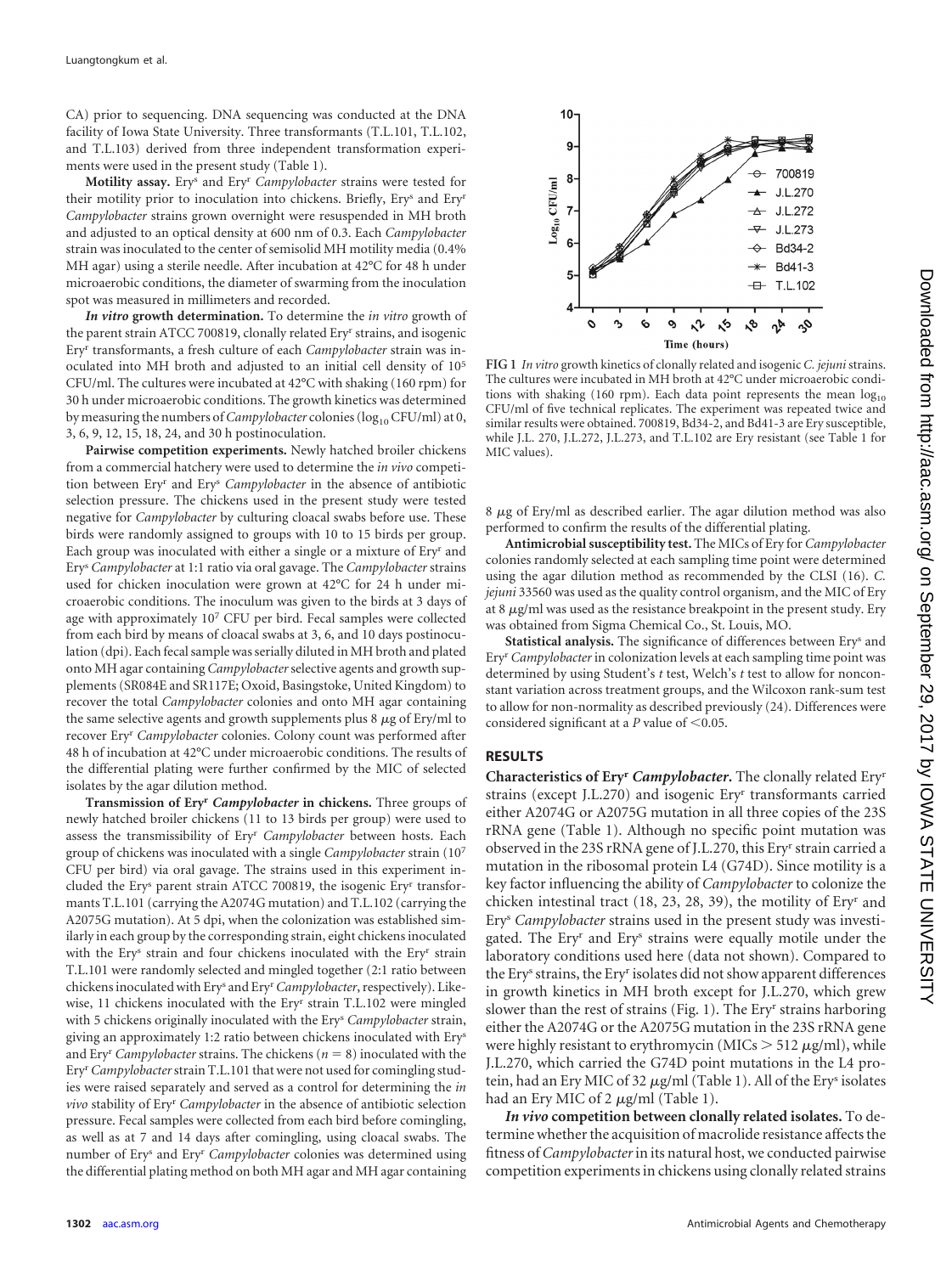



<span id="page-3-0"></span>**FIG 2** Colonization levels of Ery<sup>s</sup> C. jejuni ATCC 700819 ( $\bullet$ ) and clonally related Ery<sup>r</sup> strains J.L.272 ( $\Box$ ) and J.L.273 ( $\triangle$ ) in chickens. Each *Campylobacter* strain was individually inoculated into chickens at the concentration of  $1.4 \times 10^6$  CFU/bird (ATCC 700819), 5.56  $\times$  10<sup>5</sup> CFU/bird (J.L.272), and 2.57  $\times$  10<sup>5</sup> CFU/bird (J.L.273). Fecal samples were collected at 3, 6, and 10 days after inoculation. Each data point represents the number of *Campylobacter* obtained from an individual chicken. The mean colonization level (log<sub>10</sub> CFU/g feces) of each group is indicated by a horizontal bar.

of *C. jejuni*. When the Ery<sup>s</sup> *C. jejuni* ATCC 700819 strain and its clonally related Ery<sup>r</sup> strains were individually inoculated into chickens, both Ery<sup>s</sup> and Ery<sup>r</sup> strains were able to colonize the chicken intestinal tract effectively at similar levels [\(Fig. 2\)](#page-3-0). However, when these Ery<sup>s</sup> and Ery<sup>r</sup> *Campylobacter* were concomitantly inoculated into chickens, Ery<sup>s</sup> strain outcompeted Ery<sup>r</sup> strains as early as dpi 3 [\(Fig. 3A](#page-4-0), B, and C). For example, when Ery<sup>s</sup> *C. jejuni* ATCC 700819 and Ery<sup>r</sup> strain J.L.270 were coinoculated into chickens, only *C. jejuni* ATCC 700819 was detected in the chicken intestinal tract throughout the 10-day study period [\(Fig. 3A](#page-4-0)). Similarly, when Ery<sup>s</sup> *C. jejuni* ATCC 700819 and Ery<sup>r</sup> strain J.L.272 were coinoculated into chickens, the majority of the birds were colonized only by the Ery<sup>s</sup> strain, and the Ery<sup>r</sup> *Campylobacter* was clearly outcompeted by the Ery<sup>s</sup> strains [\(Fig. 3B](#page-4-0)). Although Ery<sup>r</sup> strain J.L.273 was detected in the majority of the chickens after coinoculated with Ery<sup>s</sup> *Campylobacter*, it was outnumbered by 700819 and was cleared from 7 of the 11 inoculated chickens [\(Fig.](#page-4-0) [3C](#page-4-0)). These results indicate that Ery<sup>r</sup> *C. jejuni* is less fit than Ery<sup>s</sup> *C. jejuni* in chickens in the absence of antibiotic selection pressure.

To confirm the fitness burden observed in Ery<sup>r</sup> *C. jejuni*, two additional pairwise competition experiments using clonally related Ery<sup>s</sup> and Ery<sup>r</sup> *C. jejuni* derived from experimentally challenged chickens (Bd34-2 versus J.L.272 and Bd41-3 versus J.L.273) were conducted. Remarkably, similar results were observed in both pairwise competition experiments, in which Eryr*C. jejuni* was outcompeted by Ery<sup>s</sup> *C. jejuni* as early as dpi 3, and no Ery<sup>r</sup> *C. jejuni* was detected in feces collected at dpi 10 from both pairwise competition groups [\(Fig. 3D](#page-4-0) and E). The predominance of Ery<sup>s</sup> *Campylobacter* in the coinoculated chickens was further confirmed by MIC testing of randomly selected *Campylobacter* colonies. The agar dilution test showed that 95.30% (162 of 170) of the tested *Campylobacter* colonies were susceptible to Ery [\(Ta](#page-5-0)[ble 2\)](#page-5-0), confirming the results of the differential plating. Together, these findings demonstrated that Ery<sup>s</sup> *C. jejuni* is more fit than clonally related Ery<sup>r</sup> *C. jejuni* in chickens in the absence of antibiotic selection pressure.

*In vivo* **competition between isogenic isolates.** To determine whether the fitness cost observed with Eryr*C. jejuni*was associated with the specific resistance-conferring mutations in the 23S rRNA gene, isogenic Ery<sup>r</sup> transformants were generated from the Ery<sup>s</sup> parent strain *C. jejuni* ATCC 700819 and used for pairwise competition experiments. When the Ery<sup>s</sup> parent strain and the isogenic Ery<sup>r</sup> transformant carrying the A2074G mutation in the 23S rRNA gene (T.L.101) were concomitantly inoculated into chickens, the Ery<sup>s</sup> strain quickly outcompeted T.L.101 [\(Fig. 3F](#page-4-0)). Although *C. jejuni* T.L.101 was isolated from four chickens at dpi 3, none of the samples collected at dpi 6 and only 1 of 10 samples from dpi 10 were positive for this Ery<sup>r</sup> *Campylobacter* strain [\(Fig.](#page-4-0) 3F). Likewise, when Ery<sup>r</sup> [transformants carrying the A2075G mu](#page-4-0)[tation in the 23S rRNA gene \(T.L.102 and T.L.103\) and the iso](#page-4-0)genic Ery<sup>s</sup> [parent strain ATCC 700819 were coinoculated into](#page-4-0) chickens, the isogenic Ery<sup>r</sup> [transformants were outcompeted by](#page-4-0) the Ery<sup>s</sup> parent strain as early as dpi 3 [\(Fig. 3G](#page-4-0) and H). Similar to the clonally related *C. jejuni* strains, the MIC results from the agar dilution method also confirmed the results of the differential plating. All of the 55 tested *Campylobacter* colonies were susceptible to Ery [\(Table 2\)](#page-5-0). Together, these findings strongly suggest that the fitness cost observed in Ery<sup>r</sup> *C. jejuni* is linked to the specific point mutations in the 23S rRNA gene.

**Transmission of Ery<sup>r</sup>** *Campylobacter* **in chickens.** To assess the ability of Eryr*Campylobacter*to transmit between chickens, we conducted a comingling experiment using three groups of chickens that were precolonized with the Ery<sup>s</sup> parent strain ATCC 700819, the isogenic Ery<sup>r</sup> transformant T.L.101, or the isogenic Ery<sup>r</sup> transformant T.L.102. Before comingling, the chickens inoculated with ATCC 700819, T.L.101, or T.L.102 were colonized at similar levels (data not shown). When chickens precolonized with ATCC 700819 (Ery<sup>s</sup> ) were mingled with chickens precolonized with T.L.101 (Ery<sup>r</sup> ), no Ery<sup>r</sup> *Campylobacter* was detected in the feces of Ery<sup>s</sup> inoculated chickens throughout the study period [\(Fig. 4A](#page-6-0)). In contrast, Ery<sup>s</sup> *Campylobacter* was detected from feces of chickens precolonized with the Ery<sup>r</sup> strain at both 7 and 14 days after comingling [\(Fig. 4B](#page-6-0)). Moreover, Ery<sup>s</sup> *C. jejuni* totally displaced Eryr*Campylobacter*in 2 of the 4 Ery<sup>r</sup> precolonized chickens at 14 days after comingling. Similar results were also observed when chickens precolonized with the Ery<sup>s</sup> parent strain ATCC 700819 were mingled with chickens precolonized with the isogenic Ery<sup>r</sup> transformant T.L.102. Among 5 chickens originally col-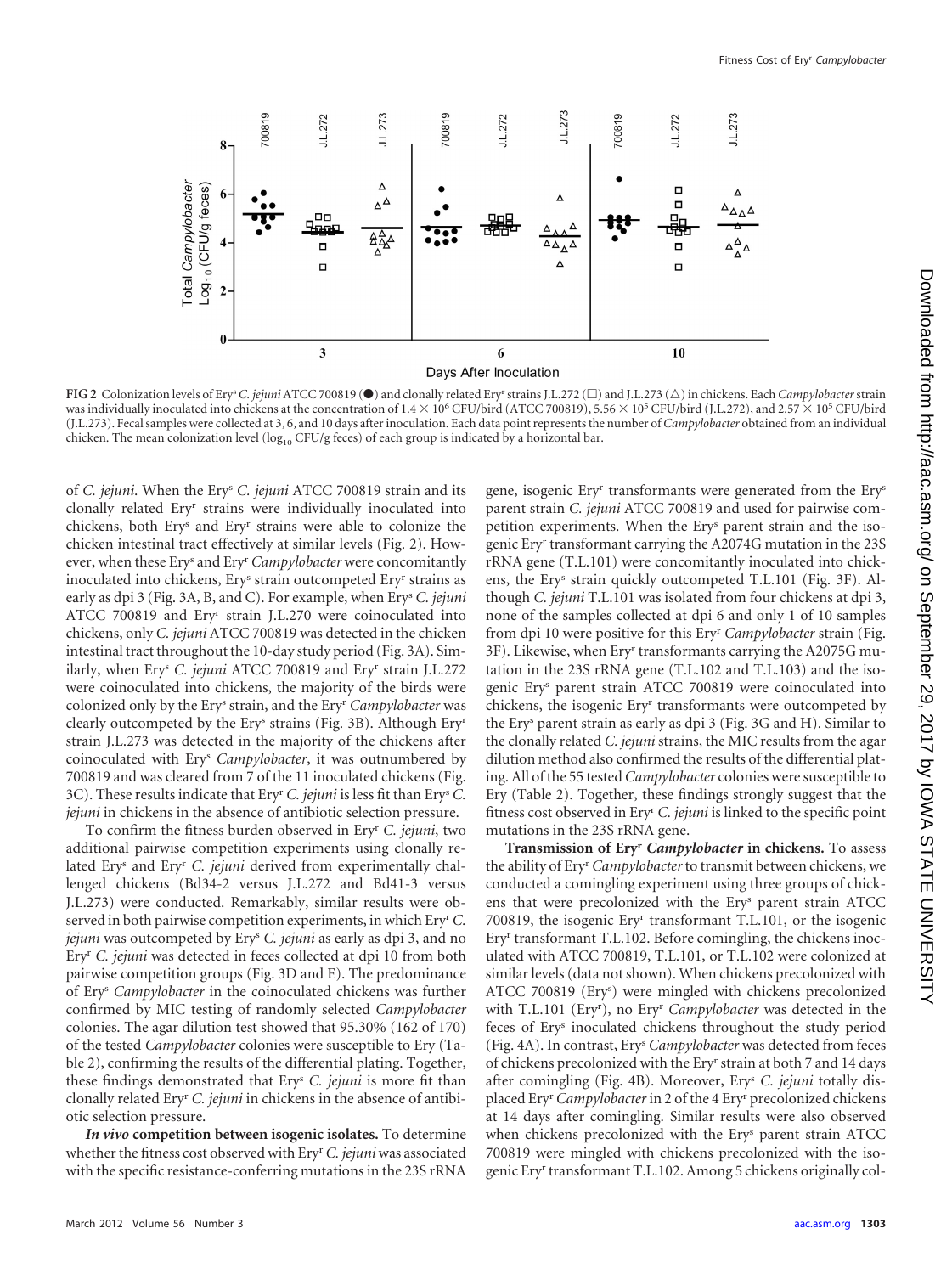

<span id="page-4-0"></span>**FIG 3** Pairwise competition between Erys and Eryr *Campylobacter* in chickens in the absence of antibiotic selection pressure. (A to E) Competition between clonally related isolates. (A) ATCC 700819 ( $\bullet$ ) versus J.L.270 (O); (B) ATCC 700819 ( $\bullet$ ) versus J.L.272 ( $\square$ ); (C) ATCC 700819 ( $\bullet$ ) versus J.L.273 ( $\triangle$ ); (D)  $B$ d34-2 ( $\blacksquare$ ) versus J.L.272 ( $\Box$ ); (E) Bd41-3 ( $\blacktriangle$ ) versus J.L.273 ( $\triangle$ ). (F to H) Competition between isogenic strains. (F) ATCC 700819 ( $\blacksquare$ ) versus T.L.101 ( $\blacksquare$ ); (G) ATCC 700819 (<sup>•</sup>) versus T.L.102 (■); (H) ATCC 700819 (<sup>•</sup>) versus T.L.103 ( $\triangle$ ). Each symbol represents the number of Ery<sup>s</sup> or Ery<sup>r</sup> *Campylobacter* in an individual chicken. The horizontal bars represent the mean colonization levels ( $\log_{10}$  CFU/g feces) of Ery<sup>s</sup> or Ery<sup>r</sup> strains detected at each sampling time point.

onized with Ery<sup>s</sup> *Campylobacter*, all but one were negative for Ery<sup>r</sup> *Campylobacter* at both 7 and 14 days after comingling [\(Fig. 4C](#page-6-0)). In contrast, 10 of 11 chickens originally colonized with Ery<sup>r</sup> *Campylobacter* were positive for Ery<sup>s</sup> strain at 7 days after comingling. At 14 days after comingling, seven of the 11 chickens precolonized by Ery<sup>r</sup> *Campylobacter* were completely replaced by the Ery<sup>s</sup> strain [\(Fig. 4D](#page-6-0)). Notably, the number of Ery<sup>r</sup> *Campylobacter* in the feces

of chickens precolonized with the Ery<sup>r</sup> strain T.L.102 reduced considerably, whereas the number of Ery<sup>s</sup> *Campylobacter* rapidly increased after comingling. Together, these results indicate that Ery<sup>r</sup> *Campylobacter* is highly impaired in its transmission to chickens with an established Ery<sup>s</sup> *Campylobacter* population and that it can be readily displaced by sensitive *Campylobacter* in the absence of antibiotic selection pressure.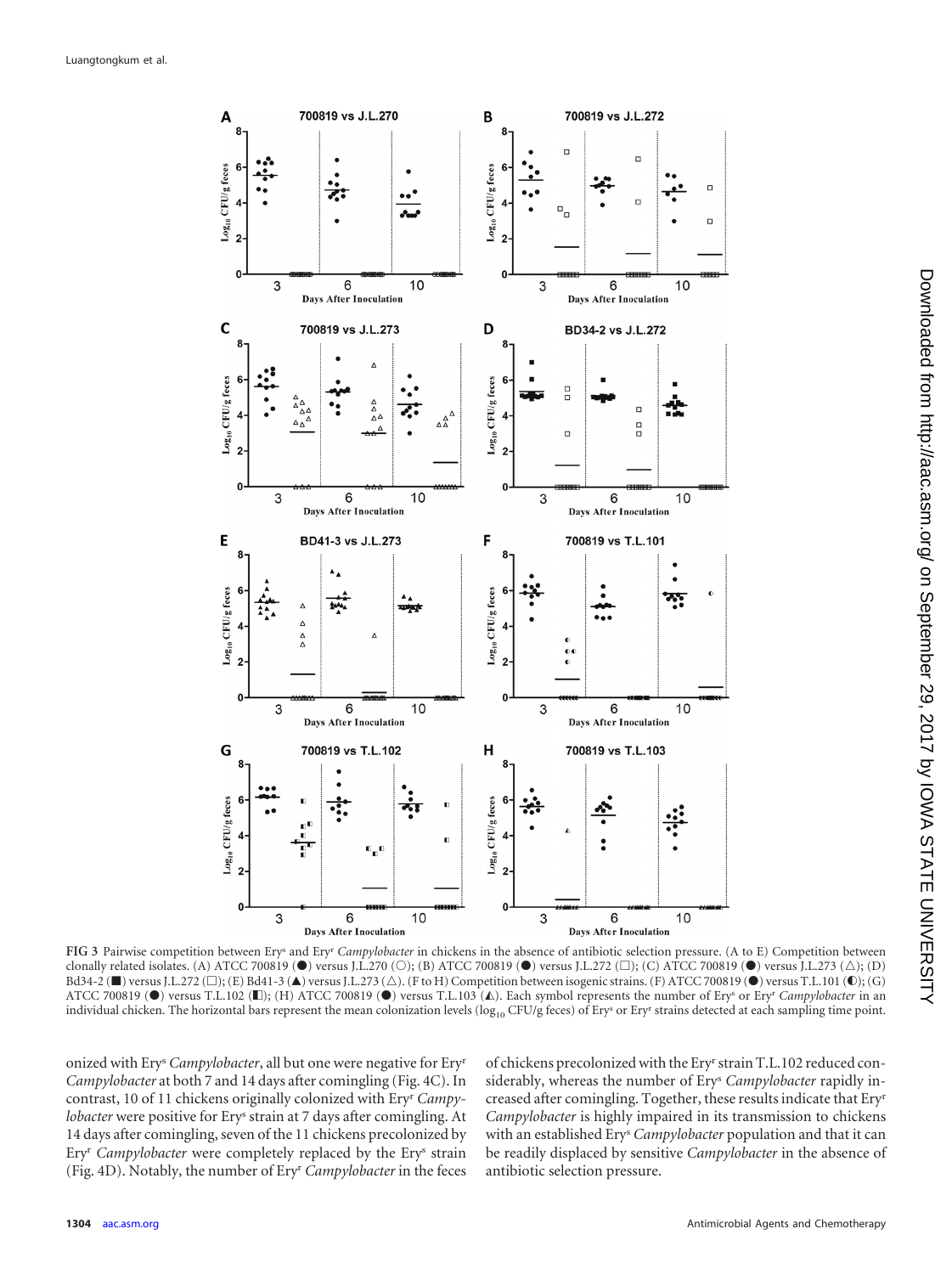| Pairwise<br>competition | No. of isolates with an Ery MIC<br>$(\mu\text{g/ml})^a$ of: |              |                |    |              |                  | No. of Ery <sup>s</sup> and Ery <sup>r</sup> isolates <sup>b</sup> at: |       |                  |        |                  |                           |         |
|-------------------------|-------------------------------------------------------------|--------------|----------------|----|--------------|------------------|------------------------------------------------------------------------|-------|------------------|--------|------------------|---------------------------|---------|
|                         |                                                             |              |                |    |              | dpi 3            |                                                                        | dpi 6 |                  | dpi 10 |                  | Total no. of isolates (%) |         |
|                         | 0.25                                                        | 0.5          |                | 2  | $\geq$ 4     | Ery <sup>s</sup> | Ery <sup>r</sup>                                                       | Erys  | Ery <sup>r</sup> | Erys   | Ery <sup>r</sup> | Ery <sup>s</sup>          | Eryr    |
| Clonally related pairs  |                                                             |              |                |    |              |                  |                                                                        |       |                  |        |                  |                           |         |
| 700819/J.L.270          | $\mathbf{0}$                                                |              | 23             | 9  | $\mathbf{0}$ | 11               | $\mathbf{0}$                                                           | 11    | $\mathbf{0}$     | 11     | $\mathbf{0}$     | 33(100.0)                 | 0(0)    |
| 700819/J.L.272          | $\mathbf{0}$                                                | $\mathbf{0}$ | 15             | 7  | $4^*$        | 7                | $\overline{2}$                                                         | 8     |                  | 7      |                  | 22(84.6)                  | 4(15.4) |
| 700819/J.L.273          | $\mathbf{0}$                                                |              | 20             | 8  | $4^*$        | 9                | $\overline{c}$                                                         | 10    |                  | 10     |                  | 29 (87.9)                 | 4(12.1) |
| Bd34-2/J.L.272          | 5                                                           | 6            | $\overline{0}$ | 26 | $\mathbf{0}$ | 11               | $\Omega$                                                               | 12    | $\Omega$         | 14     | $\mathbf{0}$     | 37(100.0)                 | 0(0)    |
| Bd41-3/J.L.273          | $\Omega$                                                    | 12           | $\overline{0}$ | 29 | $\Omega$     | 12               | $\theta$                                                               | 15    | $\Omega$         | 14     | $\mathbf{0}$     | 41(100.0)                 | 0(0)    |
| Total                   | 5                                                           | 20           | 58             | 79 | 8            | 50               | $\overline{4}$                                                         | 56    | $\overline{2}$   | 56     | $\overline{2}$   | 162(95.3)                 | 8(4.7)  |
| Isogenic pairs          |                                                             |              |                |    |              |                  |                                                                        |       |                  |        |                  |                           |         |
| 700819/T.L.101          | $\mathbf{0}$                                                | $\mathbf{0}$ |                | 21 | $\mathbf{0}$ |                  | $\overline{0}$                                                         |       | $\mathbf{0}$     | 8      | $\mathbf{0}$     | 22(100.0)                 | 0(0)    |
| 700819/T.L.102          | $\mathbf{0}$                                                | $\Omega$     | 3              | 14 | $\mathbf{0}$ | $\mathbf{0}$     | $\theta$                                                               | 8     | $\Omega$         | 9      | $\Omega$         | 17(100.0)                 | 0(0)    |
| 700819/T.L.103          | $\overline{c}$                                              | $\Omega$     | 7              | 7  | $\Omega$     | 3                | $\theta$                                                               | 7     | $\theta$         | 6      | $\Omega$         | 16(100.0)                 | 0(0)    |
| Total                   | $\overline{c}$                                              | $\mathbf{0}$ | 11             | 42 | $\Omega$     | 10               | $\theta$                                                               | 22    | $\theta$         | 23     | $\mathbf{0}$     | 55(100.0)                 | 0(0)    |

<span id="page-5-0"></span>**TABLE 2** MICs of randomly selected *C. jejuni* colonies from the competition experiments

 $a^*$ , The actual MICs of these isolates were  $\geq$ 512  $\mu$ g/ml.

*b* The isolates were randomly selected from plating at 3, 6, and 10 days postinoculation (dpi). The breakpoint for Ery resistance is  $\geq 8 \mu g/ml$ .

To confirm the transmission of Ery<sup>s</sup> *Campylobacter*to Ery<sup>r</sup> colonized chickens, MIC testing was performed with randomly selected *Campylobacter* colonies isolated from the comingled chickens. Among *Campylobacter* colonies collected at 7 and 14 days postmingling, 62.5 and 40.0% of the colonies from chickens originally colonized with T.L.101 and T.L.102, respectively, were susceptible to Ery [\(Table 3\)](#page-7-6). In contrast, none of the isolates from the chickens precolonized with Ery<sup>s</sup> *Campylobacter* were resistant to Ery [\(Table 3\)](#page-7-6). These MIC data further confirmed the transmission of Ery<sup>s</sup> *Campylobacter* to chickens precolonized by Ery<sup>r</sup> *Campylobacter* and the inability of Ery<sup>r</sup> *Campylobacter* to spread to chickens with an established Ery<sup>s</sup> *Campylobacter* population.

Chickens inoculated with the Ery<sup>r</sup> strain T.L.101 that were not mingled with Ery<sup>s</sup> inoculated chickens were used as a control to assess the phenotypic stability of Ery<sup>r</sup> *Campylobacter* in chickens in the absence of antibiotic selection pressure. T.L.101 colonization in the inoculated chickens persisted for the entire experimental period [\(Fig. 4E](#page-6-0)). The Ery MICs for the randomly selected *Cam* $p$ *ylobacter* colonies were also  $\geq$ 512  $\mu$ g/ml [\(Table 3\)](#page-7-6), indicating that T.L.101 stably maintained the Ery<sup>r</sup> phenotype in the absence of antibiotic selection pressure. This result suggests that the appearance of Ery<sup>s</sup> *Campylobacter* in chickens precolonized with Ery<sup>r</sup> *Campylobacter* was not due to the reversion of the resistance phenotype.

## **DISCUSSION**

In this study, we examined the ecological fitness of Ery<sup>r</sup> *Campylobacter*in chickens in the absence of antibiotic selection pressure by using clonally related and isogenic strains of *C. jejuni*. The results clearly indicate that acquisition of macrolide resistance entails a fitness cost for *C. jejuni* in its natural host. From the pairwise competition experiments, it was clear that Eryr*Campylobacter*was outcompeted rapidly by Ery<sup>s</sup> strains [\(Fig. 3\)](#page-4-0). In addition, when chickens colonized with Ery<sup>r</sup> *C. jejuni* were comingled with birds colonized with Ery<sup>s</sup> *C. jejuni*, Ery<sup>s</sup> *Campylobacter* was able to transmit to and colonize in the chickens precolonized by Ery<sup>r</sup> *Campylobacter*, while Ery<sup>r</sup> *C. jejuni* failed to transmit to the chickens precolonized by Ery<sup>s</sup> *Campylobacter* [\(Fig. 4\)](#page-6-0). Together, these findings reveal the fitness burden of Ery<sup>r</sup> *Campylobacter* in its natural host in the absence of antibiotic selection pressure.

The use of clonally related and isogenic transformants in the chicken experiments linked the fitness burden to the point mutations in the 23S rRNA gene of Ery<sup>r</sup> mutants. However, it should be pointed out that natural transformation may not necessarily generate true isogenic mutants since other unrelated mutations might be also transferred to the transformants. To minimize this potential problem, we digested the donor DNA with EcoRV prior to transformation to release the 23S rRNA gene from the rest of the genome. In addition, we used three transformants from three independent transformations for the chicken experiments, all of which yielded the same results [\(Fig. 3](#page-4-0) and [Fig. 4\)](#page-6-0). Furthermore, the clonally related isolates also consistently showed a significant fitness cost in the Ery<sup>r</sup> mutants. Collectively, these findings provide strong evidence that links the resistance-conferring mutation in the 23S rRNA to the reduced fitness in chickens.

It has been shown that certain mutations in the 23S rRNA gene, such as the A2074G transition, may have a negative effect on the growth rate of *Campylobacter* in culture media [\(19,](#page-8-7) [25\)](#page-8-20). However, in the present study we found that the growth rates of the Ery<sup>r</sup> mutants carrying the A2074G or A2075G mutations were similar to that of the Ery<sup>s</sup> wild-type strain [\(Fig. 1\)](#page-2-0). Similar to our finding, other studies [\(27,](#page-8-21) [34\)](#page-8-5) also reported that the Ery<sup>r</sup> mutants with the A2074G transition or A2074C transversion did not show any growth defect compared to Ery<sup>s</sup> parent strains. Thus, the fitness cost for the Ery<sup>r</sup> mutants carrying mutations in the 23S rRNA genes is not attributable to a growth defect. In addition, the Ery<sup>r</sup> mutants colonized at levels similar to the Ery<sup>s</sup> strain when monoinoculated into chickens [\(Fig. 2\)](#page-3-0) but colonized at levels significantly lower than the Ery<sup>s</sup> strains when coinoculated into chickens [\(Fig. 3\)](#page-4-0). These results indicate that the fitness cost was primarily due to the inability of Ery<sup>r</sup> mutants to compete with Ery<sup>s</sup> *C. jejuni*. J.L.270, which carried a mutation in the L4 protein [\(Table 1\)](#page-1-0), grew slower than other strains [\(Fig. 1\)](#page-2-0), and its resistance phenotype was not stable when assessed by passage in laboratory media (not shown). Thus, the fitness cost of this strain could be explained partly by the growth defect and the instability of its resistance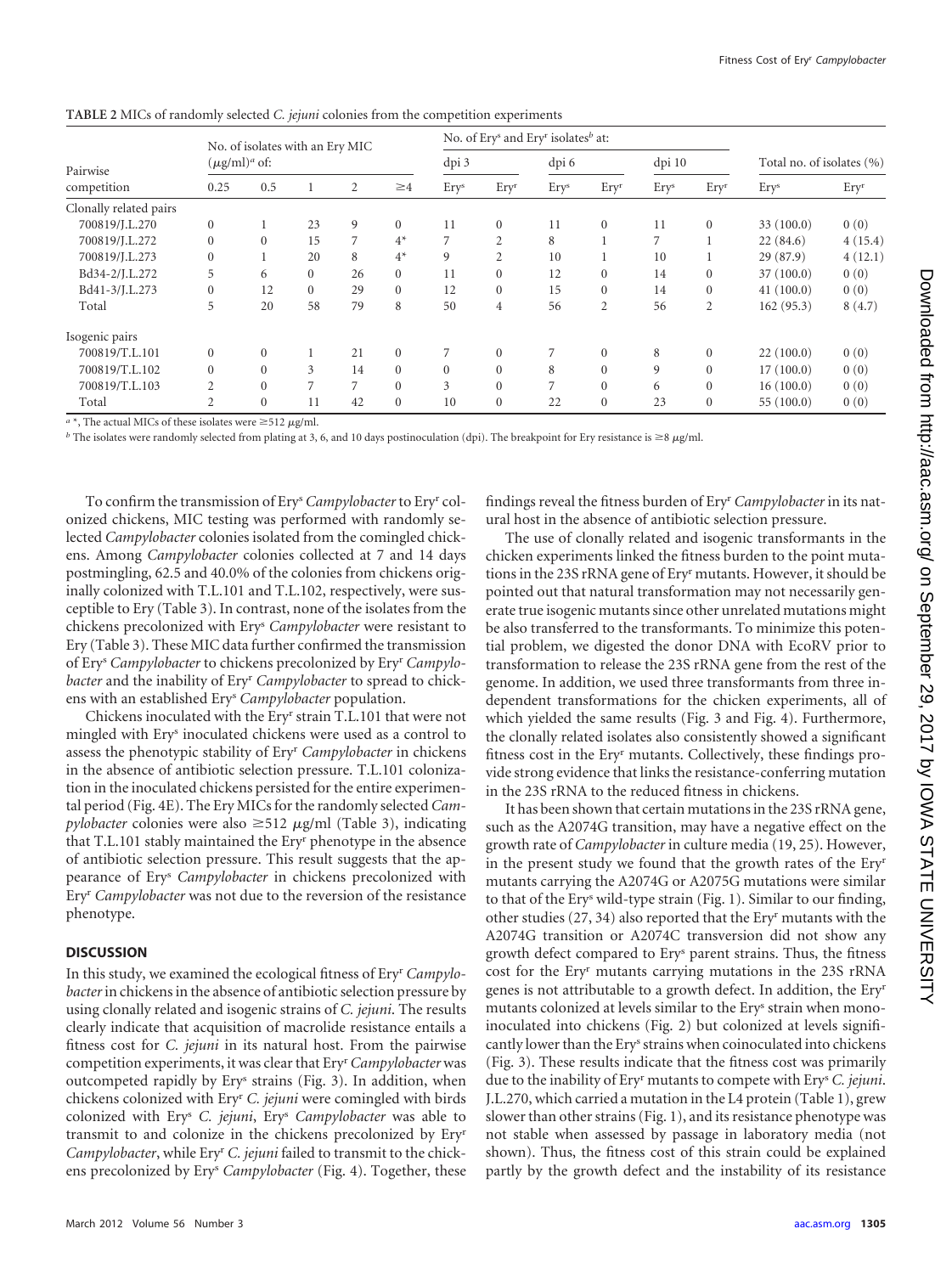

<span id="page-6-0"></span>**FIG 4** Levels of *Campylobacter* colonization in chickens before and after comingling. (A) Colonization levels of *Campylobacter* in chickens (*n* - 8) precolonized with Ery<sup>s</sup> C. jejuni ATCC 700819 before and after comingling with chickens (*n* = 4) precolonized with Ery<sup>r</sup> transformant T.L.101. The numbers of 700819 and T.L.101 in the chickens are indicated by solid circles ( $\bullet$ ) and open triangles ( $\triangle$ ), respectively. (B) Colonization levels of *Campylobacter* in chickens (*n* = 4) precolonized with Ery<sup>r</sup> transformant T.L.101 before and after comingling with chickens (*n* = 8) precolonized with Ery<sup>s</sup> C. jejuni ATCC 700819. The numbers of 700819 and T.L.101 in the chickens are indicated by by solid circles ( $\bullet$ ) and open triangles ( $\triangle$ ), respectively. (C) Colonization levels of *Campylobacter* in chickens (*n* - 5) precolonized with Erys *C. jejuni* ATCC 700819 before and after comingling with chickens (*n* - 11) precolonized with Eryr transformant T.L.102. The numbers of 700819 and T.L.102 in the chickens are indicated by solid circles ( $\bullet$ ) and open diamonds ( $\Diamond$ ), respectively. (D) Colonization levels of *Campylobacter* in chickens  $(n = 11)$  precolonized with Ery<sup>r</sup> transformant T.L.102 before and after comingling with chickens  $(n = 5)$  precolonized with Ery<sup>s</sup> C. jejuni ATCC 700819. The numbers of 700819 and T.L.102 in the chickens are indicated by solid circles  $\left( \bullet \right)$  and open diamonds  $\langle \diamond \rangle$ , respectively. (E) Colonization levels of Ery<sup>r</sup> strain T.L.101 in chickens ( $n = 8$ ) in the absence of competing Ery<sup>s</sup> C. jejuni. These non-mingled chickens were used as a control for the comingling study. In panels A to E, each data point represents the log<sub>10</sub> transformed CFU number/g of feces from a single bird, and the mean colonization level (log10 CFU/g of feces) is indicated by a horizontal bar.

phenotype. In contrast to J.L. 270, other tested Ery<sup>r</sup> mutants stably maintained Ery resistance in both laboratory media (data not shown) and in chickens [\(Fig. 2](#page-3-0) and [Fig. 4E](#page-6-0)).

The fitness cost of Ery<sup>r</sup> *C. jejuni* in its natural hosts revealed in the present study is consistent with results obtained with other model systems. Two studies using *in vitro* culture systems demonstrated that Ery<sup>r</sup> *C. jejuni* was less fit than Ery<sup>s</sup> *Campylobacter* in mixed cultures [\(25,](#page-8-20) [27\)](#page-8-21). In addition, another study showed a fitness cost of macrolide-resistant *Campylobacter* carrying an A2074C mutation in the colonization of mice [\(3\)](#page-7-7). These studies using different systems consistently demonstrated the fitness cost of macrolide-resistant *Campylobacter*. The association between macrolide resistance and a significant burden on bacterial fitness was also observed in other bacteria. When a sequential passage of a mixed culture between macrolide-resistant and macrolidesusceptible *Helicobacter pylori* was performed, the ratio of the resistant strain to the susceptible strain was considerably reduced per passage [\(31\)](#page-8-16). It was also shown that clarithromycin resistance confers a fitness cost on *H. pylori* in mice and the fitness cost was reduced in clinical isolates [\(9\)](#page-7-3). A recent study demonstrated that azithromycin resistance mutations reduced the virulence and fitness of *Chlamydia caviae* in guinea pigs [\(8\)](#page-7-8). The reason for the reduced fitness of macrolide-resistant bacteria is unknown at present, but it is plausible to speculate that the resistanceconferring mutations in bacteria 23S rRNA gene might affect protein synthesis rates. Since macrolide antibiotics are known to inhibit protein synthesis and ribosomal assembly in bacteria [\(15\)](#page-8-31), mutations that counteract the inhibitory effects of macrolides might alter protein synthesis, leading to a fitness disadvantage in the absence of antibiotic selection.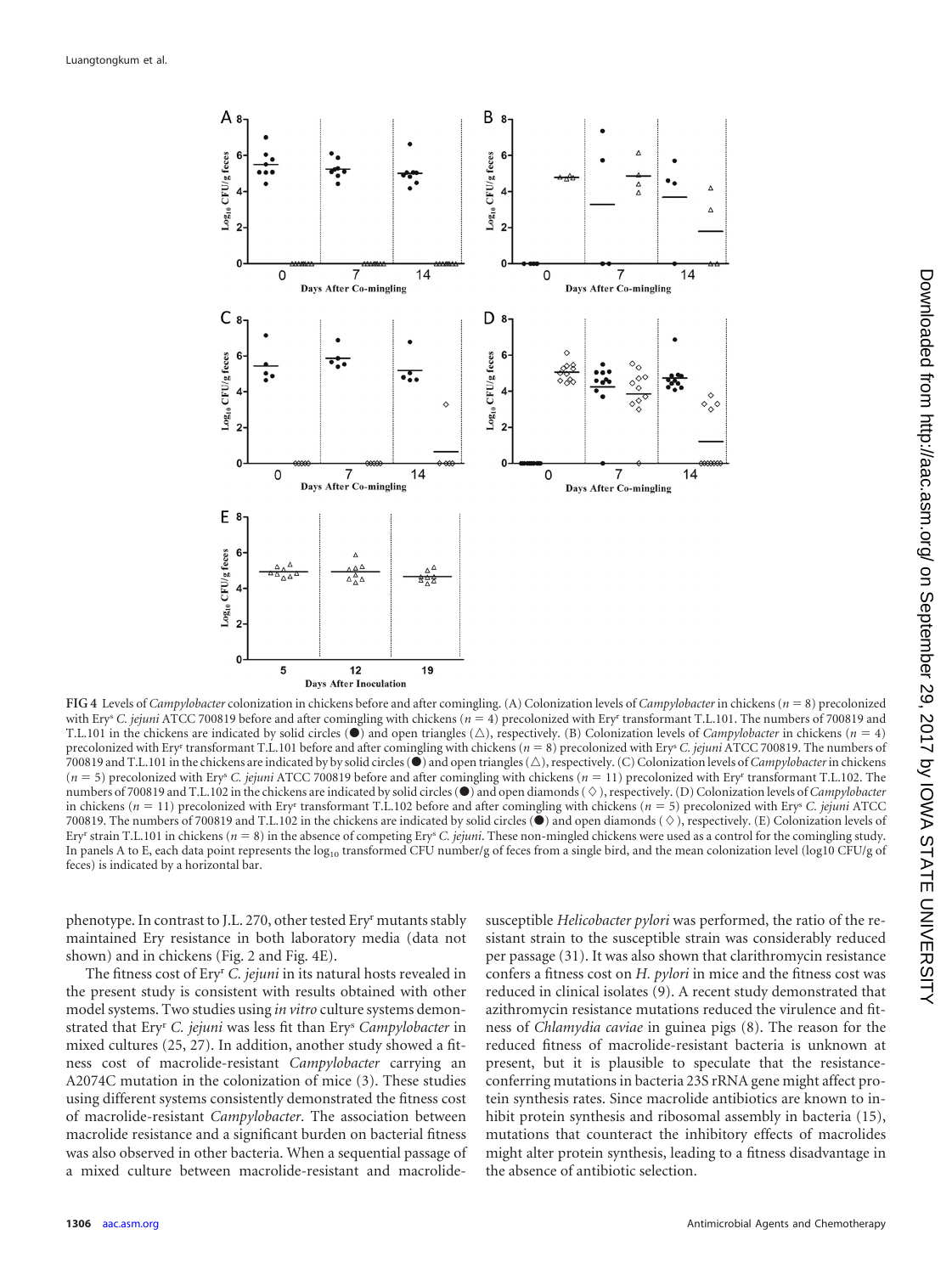|                               | No. of isolates with an Ery MIC<br>$(\mu\text{g/ml})^a$ at: |          |          |          |           |                  | No. of Ery <sup>s</sup> and Ery <sup>r</sup> isolates <sup>b</sup> at: |                  |                |                           |           |
|-------------------------------|-------------------------------------------------------------|----------|----------|----------|-----------|------------------|------------------------------------------------------------------------|------------------|----------------|---------------------------|-----------|
| Comingling study $(n)$        |                                                             |          |          |          |           | DAM <sub>7</sub> |                                                                        | <b>DAM 14</b>    |                | Total no. of isolates (%) |           |
|                               |                                                             |          | 4        | 8        | $\geq 16$ | Ery <sup>s</sup> | Ery <sup>r</sup>                                                       | Ery <sup>s</sup> | Eryr           | Ery <sup>s</sup>          | Eryr      |
| 700819 and T.L.101            |                                                             |          |          |          |           |                  |                                                                        |                  |                |                           |           |
| 700819-inoculated birds (8)   |                                                             | 8        | $\theta$ | $\Omega$ | $\Omega$  | 8                | $\Omega$                                                               |                  | $\mathbf{0}$   | 15(100.0)                 | 0(0)      |
| T.L.101-inoculated birds (4)  | 3                                                           | $\Omega$ | 2        | $\Omega$ | 3         | 2                | $\overline{2}$                                                         | 3                |                | 5(62.5)                   | 3(37.5)   |
| 700819 and T.I.102            |                                                             |          |          |          |           |                  |                                                                        |                  |                |                           |           |
| 700819-inoculated birds (5)   |                                                             |          | $\Omega$ | $\Omega$ | $\Omega$  | 5                | $\Omega$                                                               | 4                | $\mathbf{0}$   | 9(100.0)                  | 0(0)      |
| T.L.102-inoculated birds (11) |                                                             | 6        |          |          | 11        | 3                | 8                                                                      | 5                | $\overline{4}$ | 8(40.0)                   | 12(60.0)  |
| Nonmingling group             |                                                             |          |          |          |           |                  |                                                                        |                  |                |                           |           |
| T.L.101(8)                    | $\Omega$                                                    | $\Omega$ | $\theta$ | $\Omega$ | 17        | $\mathbf{0}$     | 9                                                                      | $\overline{0}$   | 8              | 0(0)                      | 17(100.0) |

<span id="page-7-6"></span>**TABLE 3** MICs of randomly selected *C. jejuni* colonies from the comingling chickens

*a* The tested isolates were randomly collected from chickens at 7 and 14 days after comingling.

 $<sup>b</sup>$  DAM, day after comingling. The breakpoint for Ery is  $\geq$ 8  $\mu$ g/ml.</sup>

The comingling experiments revealed an impaired transmission of Ery<sup>r</sup> *Campylobacter* to chickens precolonized by Ery<sup>s</sup> *C. jejuni*[\(Fig. 4\)](#page-6-0). In contrast, Erys*C. jejuni*was able to transmit to and establish colonization in chickens that were precolonized by Ery<sup>r</sup> *C. jejuni*. In some birds, the Ery<sup>r</sup> strains were totally replaced by Ery<sup>s</sup> strains after comingling. This finding implies that in the natural reservoir (chickens), where *Campylobacter* is prevalent, it is likely that Ery<sup>r</sup> *Campylobacter* encounters a difficulty in spread among birds in the absence of antibiotic selection. It should be pointed out that the Ery<sup>s</sup> *Campylobacter* isolated from the chickens previously colonized with a Ery<sup>r</sup> strain was unlikely the result of the reversion or loss of the A2074G or A2075G mutations in the 23S rRNA gene since these mutations are stable as shown in the chickens colonized with the Eryr*Campylobacter* only [\(Fig. 4E](#page-6-0)) and in other published work [\(14,](#page-8-9) [19,](#page-8-7) [27\)](#page-8-21). The finding from the comingling experiments confirms and complements the results of pairwise competition experiments and indicates that Ery<sup>r</sup> *Campylobacter* is less fit than Ery<sup>s</sup> *Campylobacter* in its natural host.

Our laboratory findings reported here are consistent with the national surveillance data in the United States and Denmark. In the United States, the use of macrolide antimicrobials in animal production has been a practice for years, but the prevalence of Ery<sup>r</sup> *C. jejuni* has been at a low level [\(22\)](#page-8-32). In Denmark, reduced use of tylosin as a growth promoter in swine led to a significant decrease in the number of Ery<sup>r</sup> *C. coli* isolated from pigs [\(1\)](#page-7-9). Based on our laboratory observations using clonally related isolates derived from chickens and the transmission studies [\(Fig. 2,](#page-3-0) [3,](#page-4-0) and [4\)](#page-6-0), we expect that a similar situation (i.e., outcompetition of Ery<sup>r</sup> *C. jejuni* by Ery<sup>s</sup> strains) occurs on chicken farms. However, the laboratory findings should be extrapolated to on-farm settings cautiously since many factors influence bacterial fitness. For example, the use of macrolide antimicrobials on farms would provide a selective advantage for Ery<sup>r</sup> *Campylobacter* and facilitates the maintenance of the resistant population. In addition, compensatory mutations could occur under prolonged selection, which might reduce the fitness cost associated with Ery resistance. Furthermore, the ecological fitness of *C. jejuni* can be influenced by other bacterial and environmental factors. Thus, the fitness picture of *C. jejuni* in animal reservoirs is more complex than that revealed in a laboratory setting and is likely influenced by interactions of many different factors.

The reduced fitness of Ery<sup>r</sup> *Campylobacter* is a stark contrast to

fluoroquinolone (FQ)-resistant *Campylobacter*, which can rapidly outcompete FQ-susceptible strains and can be persistently maintained in chickens in the absence of antibiotic selection pressure [\(37\)](#page-8-17). This difference indicates that different antimicrobial resistance mechanisms have varied effects on the fitness of *Campylobacter*in animal reservoir. The fitness burden of Ery<sup>r</sup> *Campylobacter* in antibiotic-free environments, the low spontaneous mutation rate for macrolide resistance [\(34\)](#page-8-5), and the slow process of macrolide resistance development [\(32,](#page-8-4) [34\)](#page-8-5) may have all contributed to the relatively low prevalence of resistance to macrolide antimicrobials compared to FQ resistance in *C. jejuni*. Although withdrawal of FQ antimicrobials in the United States has thus far had a limited effect on the prevalence of FQ-resistant *Campylobacter*in poultry [\(35,](#page-8-33) [42,](#page-8-34) [43\)](#page-8-35), management of macrolide antibiotic usage on farms is likely to be an effective way to reduce the prevalence of macrolide resistance in *Campylobacter*.

## **ACKNOWLEDGMENTS**

We thank Jun Lin at the University of Tennessee for providing some of the *Campylobacter* strains used in this study.

This study was supported by grant 2005-51110-03273 from the U.S. Department of Agriculture National Institute of Food and Agriculture and by National Institutes of Health grant RO1DK063008.

## <span id="page-7-9"></span>**REFERENCES**

- 1. **Aarestrup FM, McDermott PF, Wegener HC.** 2008. Transmission of antibiotic resistance from food animals to humans, p 645–665. *In* Nachamkin I, Szymanski CM, Blaser MJ (ed), *Campylobacter*, 3rd ed. ASM Press, Washington, DC.
- <span id="page-7-0"></span>2. **Allos BM.** 2001. *Campylobacter jejuni* infections: update on emerging issues and trends. Clin. Infect. Dis. **32**:1201–1206.
- <span id="page-7-7"></span>3. **Almofti YA, Dai M, Sun Y, Haihong H, Yuan Z.** 2011. Impact of erythromycin resistance on the virulence properties and fitness of *Campylobacter jejuni*. Microb. Pathog. **50**:336 –342.
- <span id="page-7-1"></span>4. **Altekruse SF, Tollefson LK.** 2003. Human campylobacteriosis: a challenge for the veterinary profession. J. Am. Vet. Med. Assoc. **223**:445–452.
- <span id="page-7-4"></span>5. **Andersson DI.** 2003. Persistence of antibiotic resistant bacteria. Curr. Opin. Microbiol. **6**:452–456.
- <span id="page-7-5"></span>6. **Andersson DI, Hughes D.** 2010. Antibiotic resistance and its cost: is it possible to reverse resistance? Nat. Rev. Microbiol. **8**:260 –271.
- <span id="page-7-2"></span>7. **Andersson DI, Levin BR.** 1999. The biological cost of antibiotic resistance. Curr. Opin. Microbiol. **2**:489 –493.
- <span id="page-7-8"></span>8. **Binet R, Bowlin AK, Maurelli AT, Rank RG.** 2010. Impact of azithromycin resistance mutations on the virulence and fitness of *Chlamydia caviae* in guinea pigs. Antimicrob. Agents Chemother. **54**:1094 –1101.
- <span id="page-7-3"></span>9. **Bjorkholm B, et al.** 2001. Mutation frequency and biological cost of